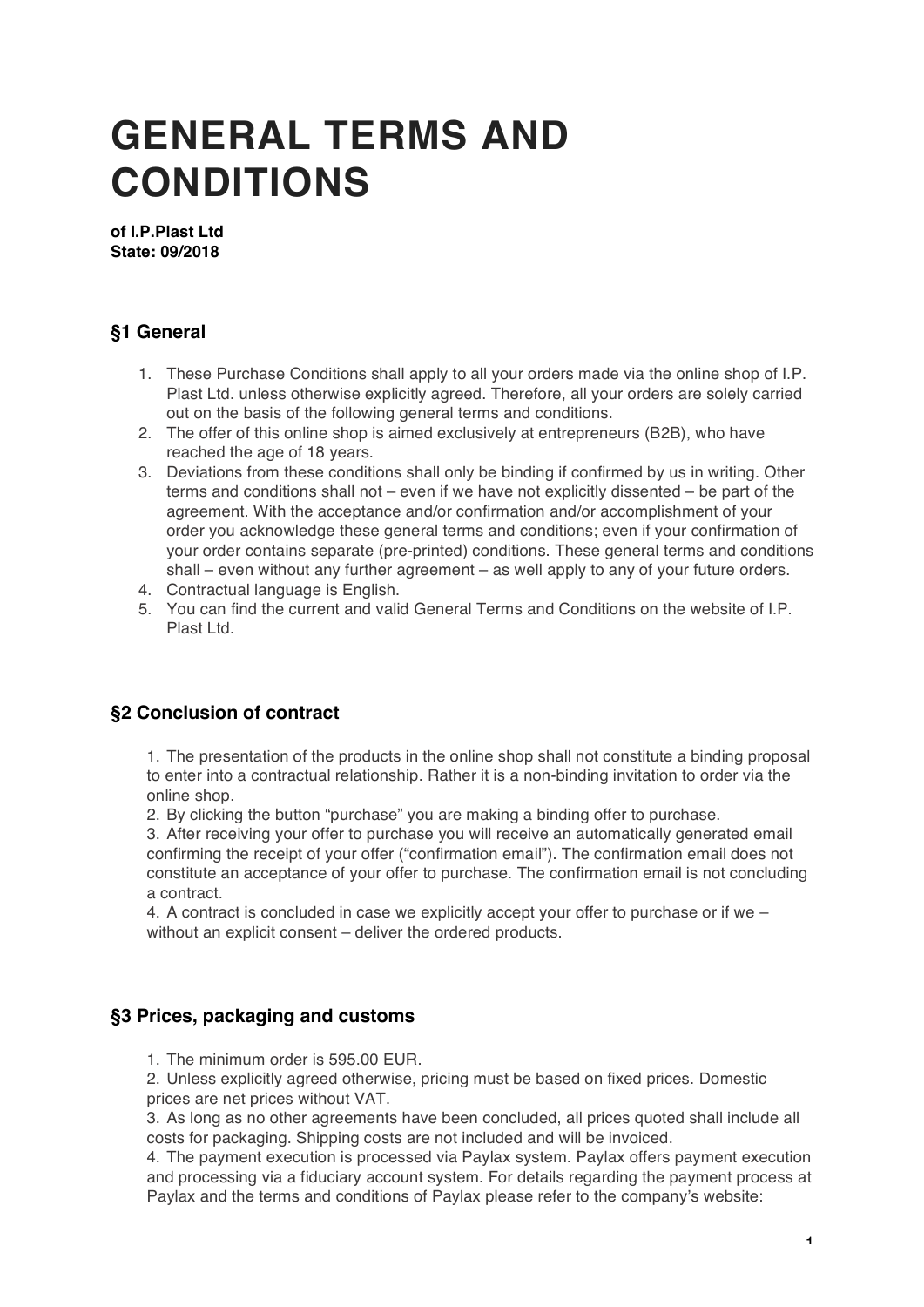https://paylax.de/en. The terms and conditions of Paylax can also be found on the website of I.P. Plast.

- 5. The payment at Paylax can be made via:
	- 1. Credit card (value up to 2.500 EUR)
	- 2. "Immediate transfer" (Klarna, up to 2.500 EUR)
	- 3. Bank Transfer (any value, for payments over 2.500 EUR a valid identification document must be presented to and will be validated by Paylax)

## **§4 Delivery**

1. Delivery will be executed after full payment of the purchase price on the Paylax account. 2. Delays in delivery because of customs are at the risk of the orderer. Such delays in delivery do not entitle the orderer to withdraw from the contract.

## **§5 Acceptance of the delivery**

- 1. The goods are accepted either at the warehouse of the seller or upon delivery at the warehouse of the buyer.
- 2. Upon delivery of the purchased goods the buyer or any person representing the buyer is obliged to sign and stamp the delivery document to the carrier ("CMR"). In case there are any complaints because any other colour than the ordered one was delivered and/or there are irregularities with the quality of the delivered goods, the buyer can decline the acceptance of delivery. In this case the buyer has 5 days time from the day of delivery, to notify the complaint on the Paylax platform. Otherwise the delivery shall be treated as accepted.
- 3. In case the buyer does not accept the delivered goods upon delivery because any other colour than the ordered one was delivered and/or there are irregularities with the quality of the delivered goods, the seller is obliged to take back the reclaimed goods. Upon agreement the seller will re-deliver the reclaimed goods in the proper colour and quality.
- 4. In case the seller has delivered less count of the goods than ordered, the seller may redeliver the count missing or return the value of the missing goods to the buyer on site.

#### **§6 Retention of title**

The goods delivered shall remain our unlimited and unalienable property until complete payment of all claims on the Paylax account of the seller.

## **§7 Warranty**

The warranty is based on the legal provisions.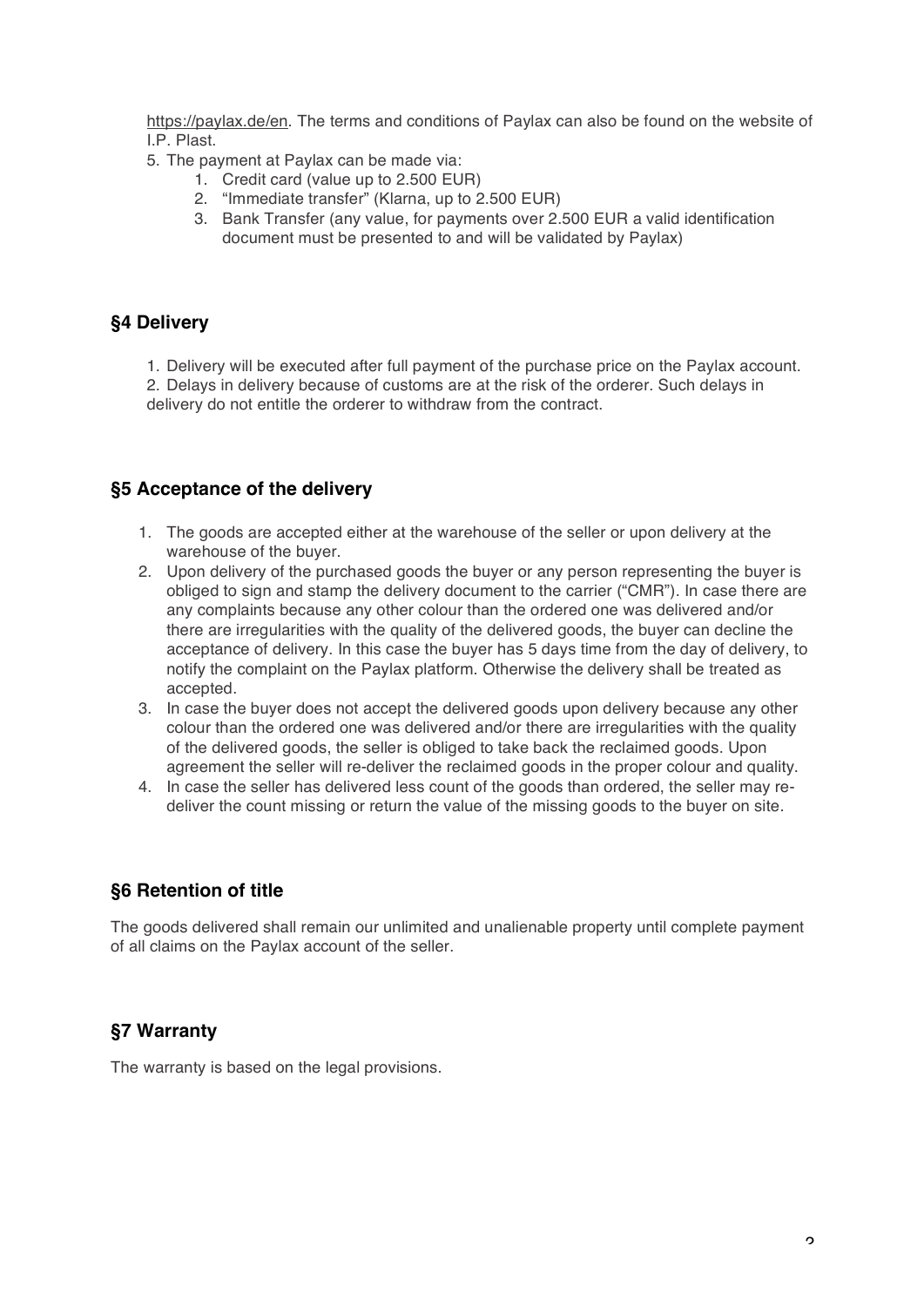## **§8 Copyright and secrecy**

1. You acknowledge that we remain the sole owner of all Intellectual Property rights in the Products, including, for the avoidance of doubt all copyright in the design, formatting and layout of the Products. You must not copy, reproduce, alter or publish any Product or any part of a Product, nor permit any person to do so, except as authorised in writing by us. 2. Use of the purchase for advertising purposes is without our written approval not allowed. 3. All the relevant data, documentation, etc., regarding the purchase shall be treated confidentially as our business secrets.

## **§9 Data security, Cookies and Newsletter**

1. We collect data on the initiation, conclusion, processing and unwinding of a contract for sale. This data will be collected, stored and processed by us in accordance with statutory requirements.

2. When you visit our website offers the currently used by your PC IP address, Date and Time, logs the browser type and operating system of your PC, and the pages you visit. However, relate to personal data are us therefore not possible nor intended.

3. The usage of our offers is based on the implementation of a cookie. A randomly created session code, the visited pages and your client ID, if applicable, will be stored within the cookie. It is thus possible to recognize you as a registered client. A prerequisite for this is that you have activated the cookies in your settings.

4. By providing your e-mail address you give us your authorization to send information about offers and news (Newsletter) by e-mail. If you do not want this information, you can withdraw from the service at any time.

5. Google Analytics:

To better understand the behaviour of our website visitors and tailor our offer to suit your needs, we use Google Analytics, a service operated by Google Inc. ("Google"), Amphitheatre Parkway, Mountain View, CA 94043, USA. It is a statistics and assessment tool, which enables us to analyse the behaviour of our website visitors. When you visit our website details of your visit are automatically forwarded to Google. Based on this information, your usage and visit of this website can be analysed.

Further information and details about data processing carried out by Google and also more details about data protection can be found on the service provider's website:

#### http://www.google.com/intl/en/analytics/learn/privacy.html

Should you not want Google Analytics to be used, you will find instructions on how you can prevent it in the future via the following link:

#### https://tools.google.com/dlpage/gaoptout?hl=en

1. Liability for third party content

This website refers (directly and indirectly) to external websites (links). The content of third party sites is not our area of responsibility and we accept no liability for external content. We reserve the right to remove links to website of external suppliers at any time, without advance notice.